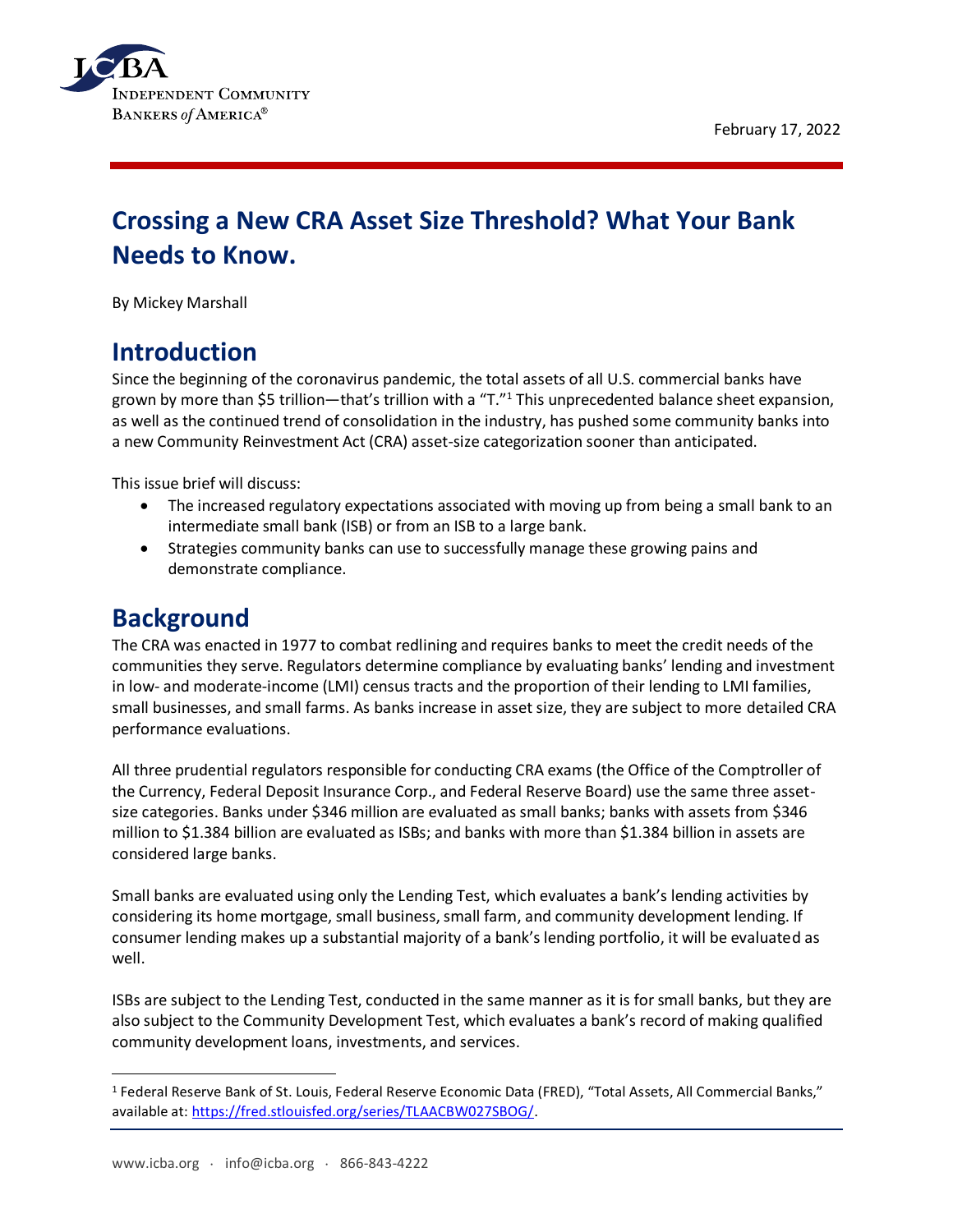

Finally, large banks are subject to the Lending Test, the Investment Test, and the Service Test. The Investment Test evaluates the amount and responsiveness of a bank's community development investments. The Service Test evaluates both the availability and effectiveness of a bank's systems for delivering retail banking services and the extent and innovativeness of its community development services.

## **CRA Modernization**

The regulatory agencies are in the process of modernizing CRA's implementing regulations, with the OCC reversing course on a new CRA framework it finalized in June 2020. That rule attempted to make performance evaluations strictly quantitative and to significantly change the definitions of qualifying activities. As advocated by ICBA, the rule also raised the small bank asset threshold to \$600 million and the ISB threshold to \$2.5 billion.

While the OCC's 2020 rule made several positive changes, it also imposed additional data collection burdens on community banks and did not include the FDIC or Federal Reserve Board, leading to a confusing and unequal regulatory landscape. Because of this, ICBA advocated for the rescission of the 2020 rule and urged the OCC to engage in a joint rulemaking with the FDIC and Fed.

On Dec. 14, 2021, the OCC rescinded the 2020 rule, returning to its 1995 rule, which the FDIC and Fed also use. ICBA supports this decision and believes it will lay the groundwork for interagency cooperation. However, it also means that the increased asset thresholds of \$600 million and \$2.5 billion have been reverted to **\$346 million for small banks** and **\$1.384 billion for ISBs** used by the other regulators in 2021. ICBA will advocate for the agencies to raise these thresholds in the forthcoming interagency rulemaking.

While these changes have been difficult to keep up with, overhauling a complicated regulation like CRA is bound to be a bumpy process. In the coming year, ICBA will work to ensure the agencies reach an agreement on a proposed rule that better assesses branchless internet banks, minimizes the data collection and compliance burden for community banks, and, most importantly, ensures the financial needs of LMI families and communities are being met.

In the meantime, banks must maintain compliance with the current rule. Therefore, with the caveat that the asset thresholds and requirements described below are subject to change, the following sections recap the requirements of the Lending Test and walk through the requirements of the Community Development Test, the Investment Test, and the Service Test for banks that are or will be subject to them for the first time.

### **Small Bank Lending Test**

The Lending Test is the baseline test that applies to all banks and all of their assessment areas. It "evaluates a bank's record of helping to meet the credit needs of its assessment area(s) through its lending activities by considering a bank's home mortgage, small business, small farm, and community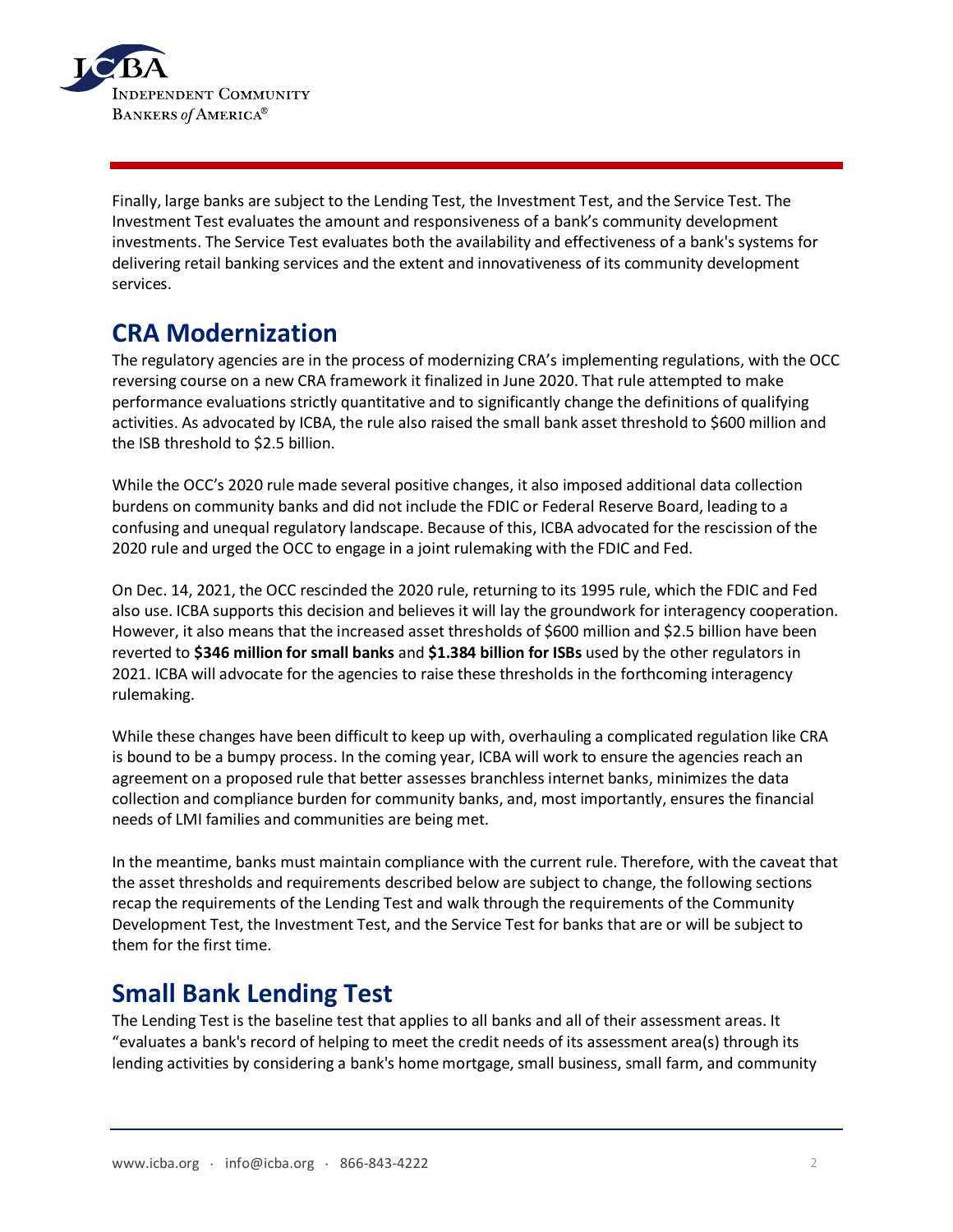

development lending."<sup>2</sup> In some cases, the test will also include an evaluation of consumer lending.

The Lending Test examines a bank's lending activity and analyzes the geographic distribution of loans and the characteristics of bank borrowers. Banks will be rewarded on the Lending Test for making a higher percentage of loans inside their assessment area(s), making an appropriate percentage of loans in LMI census tracts, and making an appropriate percentage of loans to LMI individuals, small businesses (under \$1 million in annual revenue), and small farms.

Examiners will determine the appropriate level of lending to LMI individuals and small businesses by evaluating a bank's financial capacity and by analyzing the demographics of the assessment area and the lending patterns of peer lenders. Bankers can and should use data to measure their performance against similarly situated banks and the market.

In addition to the Lending Test, all banks will be evaluated on their fair lending exam performance and their responsiveness to customer complaints. Violations of fair lending laws can dramatically affect CRA ratings, so banks need to ensure their fair lending compliance program appropriately mitigates the risk of inadvertent violations. According to CFPB data, between 81 and 271 financial institutions per year have been cited for violating the Equal Credit Opportunity Act between 2014 and 2020.<sup>3</sup> No evidence of discriminatory intent is required to prove a violation of fair lending laws—a disparity of outcomes evident in the lending data is sufficient to prove a disparate impact claim.

### **Intermediate Small Bank Evaluation**

When banks become ISBs, they become subject to the CRA's Community Development Test. This test evaluates the number and amount of community development loans, investments, and services. To qualify, loans, investments, or services must provide one of the following as their primary purpose:

- 1) Affordable housing.
- 2) Community services targeted to low- and moderate-income individuals.
- 3) Activities that promote economic development.
- 4) Activities that revitalize or stabilize LMI geographies.

With the exception of affordable housing, community development loans cannot count for credit on both the Lending and Community Development Tests. Banks must choose to count them on one test or the other.

Some examples from recent performance evaluations of loans and investments that have received credit as community development are:

<sup>2</sup> 12 CFR 228.22(a)

<sup>3</sup> Bureau of Consumer Financial Protection, "Fair Lending Report of the Bureau of Consumer Financial Protection" (April 2021), available at: [Recommendation and Decision memo Fair Lending Annual Report final 4.8.21 signed.pdf](https://files.consumerfinance.gov/f/documents/cfpb_2020-fair-lending_report_2021-04.pdf)  [\(consumerfinance.gov\).](https://files.consumerfinance.gov/f/documents/cfpb_2020-fair-lending_report_2021-04.pdf)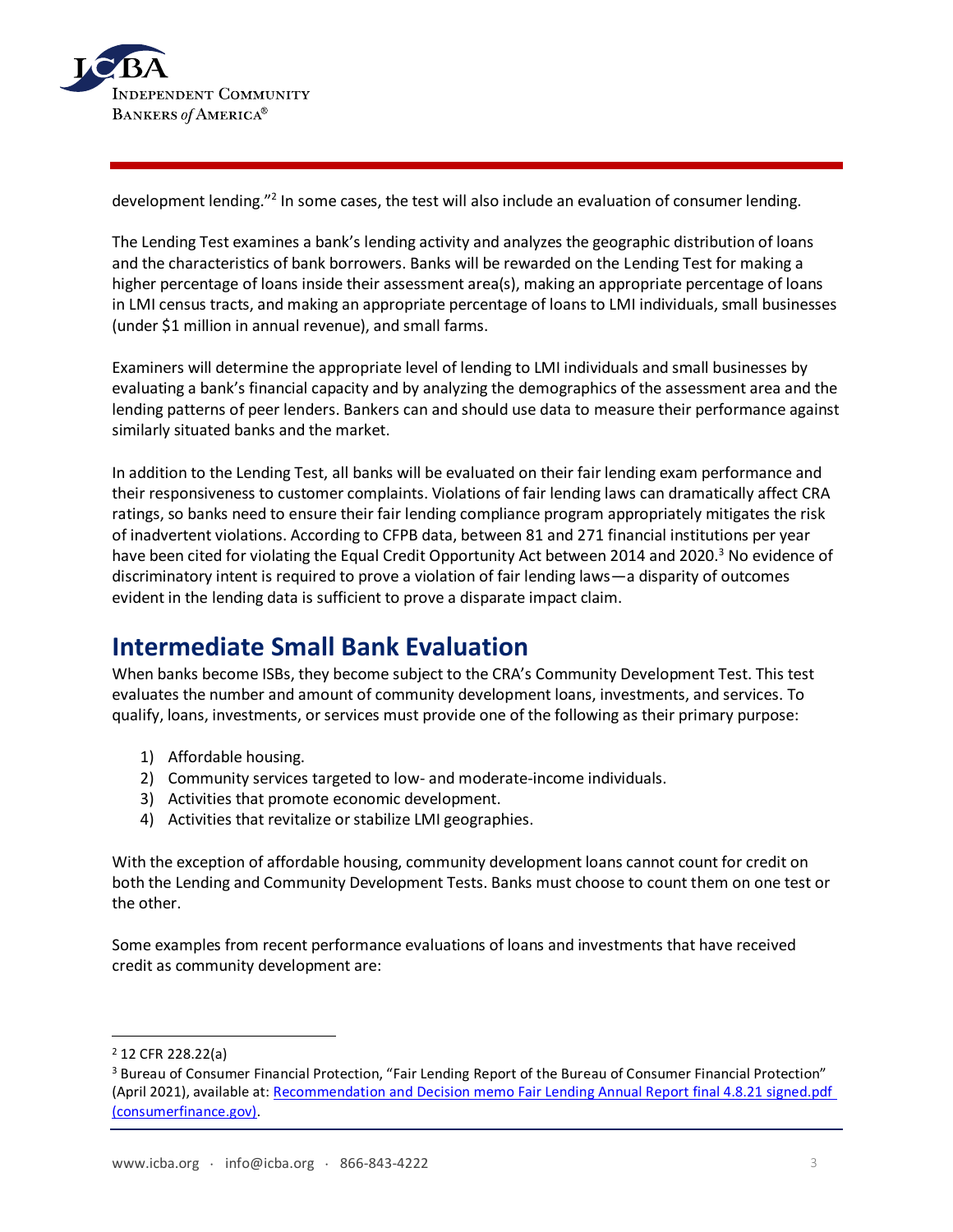

- A loan to finance the construction of a nursing care facility that offers 120 dually certified Medicaid-Medicare beds, with the expectation that Medicaid recipients will occupy 65 percent of the beds. *Credit received under prong (2) community services.*
- A construction loan for a 33-unit senior housing project in which all units are income-restricted to 60 percent of area median income or below and 12 of the units are set aside specifically for Section 8 housing. *Credit received under prong (1) affordable housing.*
- A loan to provide financing for a major redevelopment project. The project offers over 81,000 square feet of retail, office, and restaurant space that created many permanent low- and moderate-income jobs in the area. *Credit under prong (3) economic development.*
- Direct investments in minority depository institutions (MDIs) or low-income credit unions. *Credit under prong (4) revitalize/stabilize.*
- A loan to a community development financial institution (CDFI). The CDFI's mission is to strengthen communities, build assets, and improve lives in economically distressed areas by providing access to high-quality financial products and services. *Credit under prong (4) revitalize/stabilize.*
- Disaster relief grants to help revitalize and stabilize communities affected by the earthquake in Puerto Rico and California wildfires and to support various COVID-19 relief programs. *Credit under prong (4) revitalize/stabilize.*

Activities will always receive credit under the Community Development Test if they provide a direct benefit to a bank's assessment area(s) or if they go to an organization that has the purpose, mandate, or function to serve the bank's assessment area(s). Qualifying activities that do not serve and will not benefit the bank's assessment area(s) *may* receive credit *if* the bank has already been responsive to the needs and opportunities in its assessment area(s).

# **Large Bank Evaluation**

Large banks are subject to the most intensive CRA evaluation, which includes the Lending Test, the Investment Test, and the Service Test. The Investment Test "evaluates a bank's record of helping to meet the credit needs of its assessment area(s) through qualified investments that benefit its assessment area(s) or a broader statewide or regional area that includes the bank's assessment area(s)."<sup>4</sup> The Service Test analyzes "the availability and effectiveness of a bank's systems for delivering retail banking services and the extent and innovativeness of its community development services."<sup>5</sup>

Large banks are evaluated for each test on a five-tier system: Outstanding, High Satisfactory, Low Satisfactory, Needs to Improve, and Substantial Non-Compliance. The Lending Test is weighted more heavily when establishing the bank's overall CRA rating.

The performance criteria for the Investment Test are:

- 1) The dollar amount of qualified investments.
- 2) The innovativeness or complexity of qualified investments.

<sup>4</sup> 12 CFR 228.23(a).

<sup>5</sup> 12 CFR 228.24(a).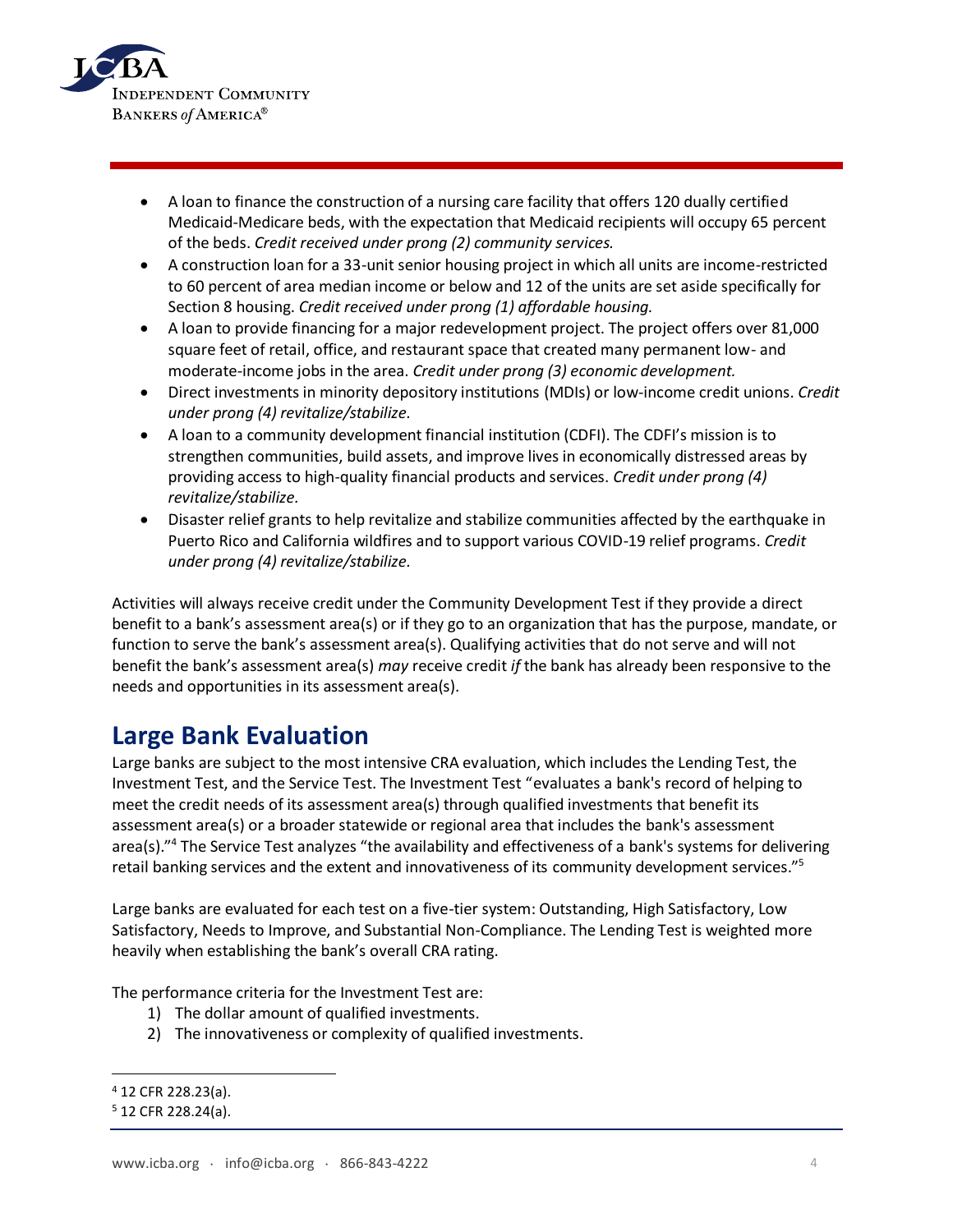

- 3) The responsiveness of qualified investments to credit and community development needs.
- 4) The degree to which the qualified investments are not routinely provided by private investors.<sup>6</sup>

Qualified investments under the investment test are community development investments that would qualify for credit under the community development test for ISBs. Importantly, the responsiveness of these investments and the degree to which they are not routinely provided by private investors are components of the evaluation. In other words, the investment test is not purely an evaluation of the dollar value of qualifying investments; it also considers their impact. This can be an advantage for larger community banks, which may have a deeper local knowledge than their megabank peers.

Additionally, grants and donations to qualifying organizations are awarded credit under the investment test. Because the investment test considers the impact of qualifying activities, banks that offer grants or investments should be prepared to demonstrate that these charitable activities are responsive to local needs. While loans to or investments in community development organizations can be impactful, grants could have an even bigger community impact because they do not need to be repaid.

Investments in MDIs and CDFIs are often eligible for CRA credit under the Investment Test and can help banks provide access to credit to LMI individuals.

Under the Service Test, banks are evaluated on the extent to which they make retail banking services available to LMI customers using the following performance criteria:

- 1) The current distribution of the bank's branches among low-, moderate-, middle-, and upperincome geographies.
- 2) In the context of its distribution of branches, the bank's record of opening and closing branches, particularly branches located in LMI geographies or primarily serving LMI individuals.
- 3) The availability and effectiveness of alternative systems for delivering retail banking services in LMI geographies and to LMI individuals (e.g., ATMs, ATMs not owned or operated by or exclusively for the bank, banking by telephone or computer, loan production offices, and bankat-work or bank-by-mail programs).
- 4) The range of services provided in low-, moderate-, middle-, and upper-income geographies and the degree to which the services are tailored to meet the needs of those geographies.<sup>7</sup>

Under the Service Test, the community development services banks offer are evaluated using the following criteria:

- 1) The extent to which the bank provides community development services.
- 2) The innovativeness and responsiveness of community development services. $8$

The Service Test adds a new element for banks by making their branch presence in LMI areas an important component of CRA exams. Banks should be sure to consider the implications of opening and closing branches in LMI census tracts on their CRA performance. Banks should also plan to offer

<sup>6</sup> 12 CFR 228.23(e).

 $7$  12 CFR 228.24(d).

<sup>8</sup> 12 CFR 228.24(e).